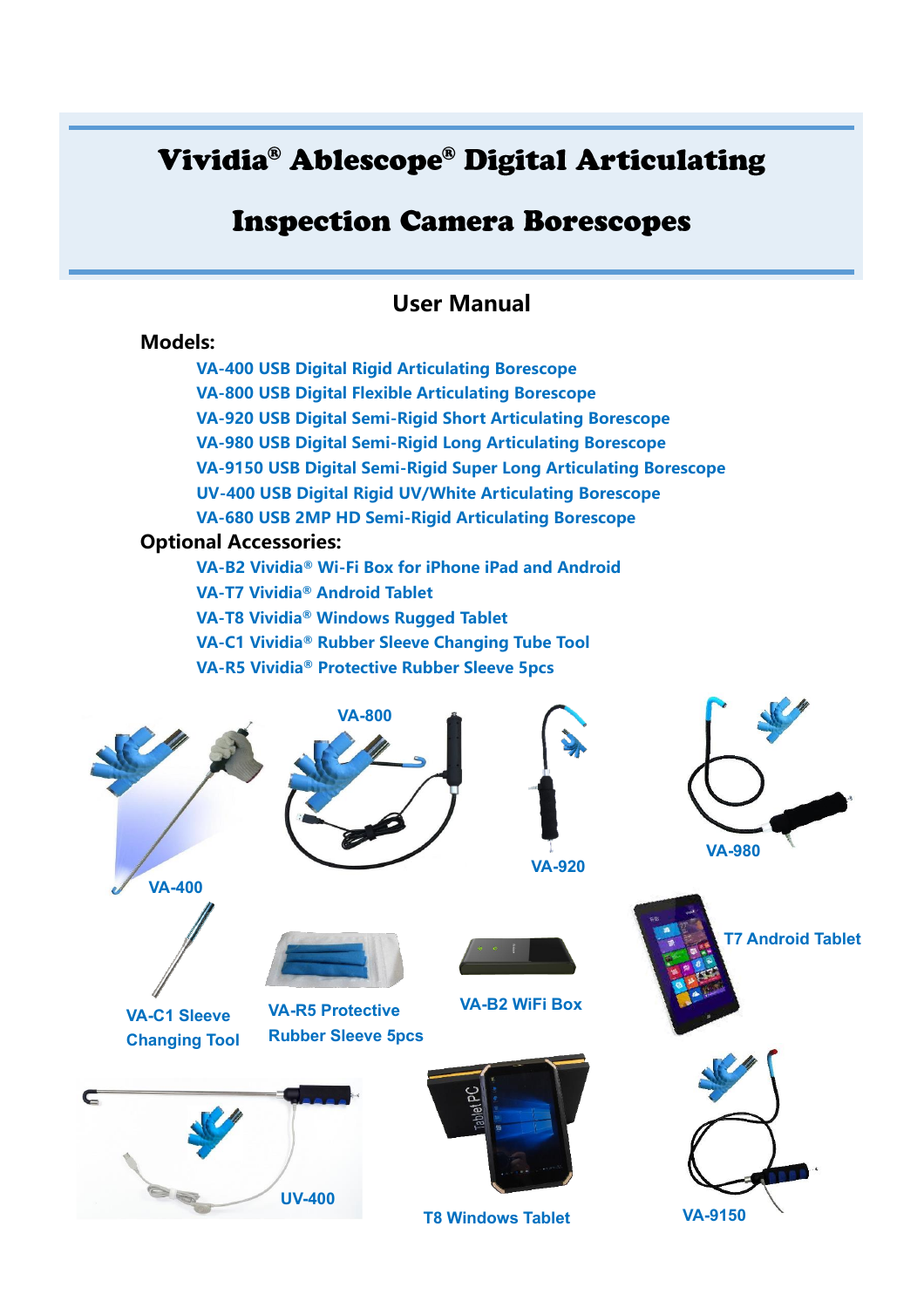# **Table of Contents:**

| 1              | Models comparison table                           |                                                      |         |
|----------------|---------------------------------------------------|------------------------------------------------------|---------|
| $\overline{2}$ |                                                   | Optional accessories                                 | Page 2  |
| 3              | Product package contents                          |                                                      |         |
| 4              | Introduction of Vividia™ Ablescope® borescopes    |                                                      |         |
|                | 4.1                                               | Specification                                        | Page 3  |
|                | 4.2                                               | <b>Structures</b>                                    | Page 4  |
|                | 4.3                                               | Features                                             | Page 4  |
|                | 4.4                                               | How to use Vividia Ablescope articulating borescopes | Page 5  |
|                | 4.5                                               | Take pictures, videos and control LED lights         | Page 6  |
|                | 4.6                                               | Replacing the protective rubber sleeve               | Page 6  |
|                | 4.7                                               | Software: Download, Installation and Use             | Page 7  |
|                | 4.8                                               | <b>Important Notice</b>                              | Page 10 |
|                | 4.9                                               | General notes & Safety Precaution                    | Page 11 |
| 5              | Troubleshooting & FAQ                             |                                                      | Page 11 |
| 6              | Warranty                                          |                                                      |         |
| $\overline{7}$ | About Vividia <sup>®</sup> Ablescope <sup>®</sup> |                                                      |         |

## **Message from Vividia Technologies and Ablescope:**

Dear Customer, thank you for your business. You can find product details, software, APPs, user's guides, how-to videos and more related information on our website, [www.vividia](http://www.vividia-tech.com/)[tech.com,](http://www.vividia-tech.com/) and our YouTube channel. Please read this user guide carefully before you use Vividia Ablescope Inspection Camera Borescopes Videoscopes Endoscopes. We highly recommend you watch our short how-to videos on **YouTube** before you use these carefully crafted borescopes. You can call us to get technical support. We also offer custom design and manufacturing for borescopes. Please contact us if you have special needs or unique requirements for inspection cameras.

**You Tube D**YouTube \*Some details of products may be changed slightly without notice.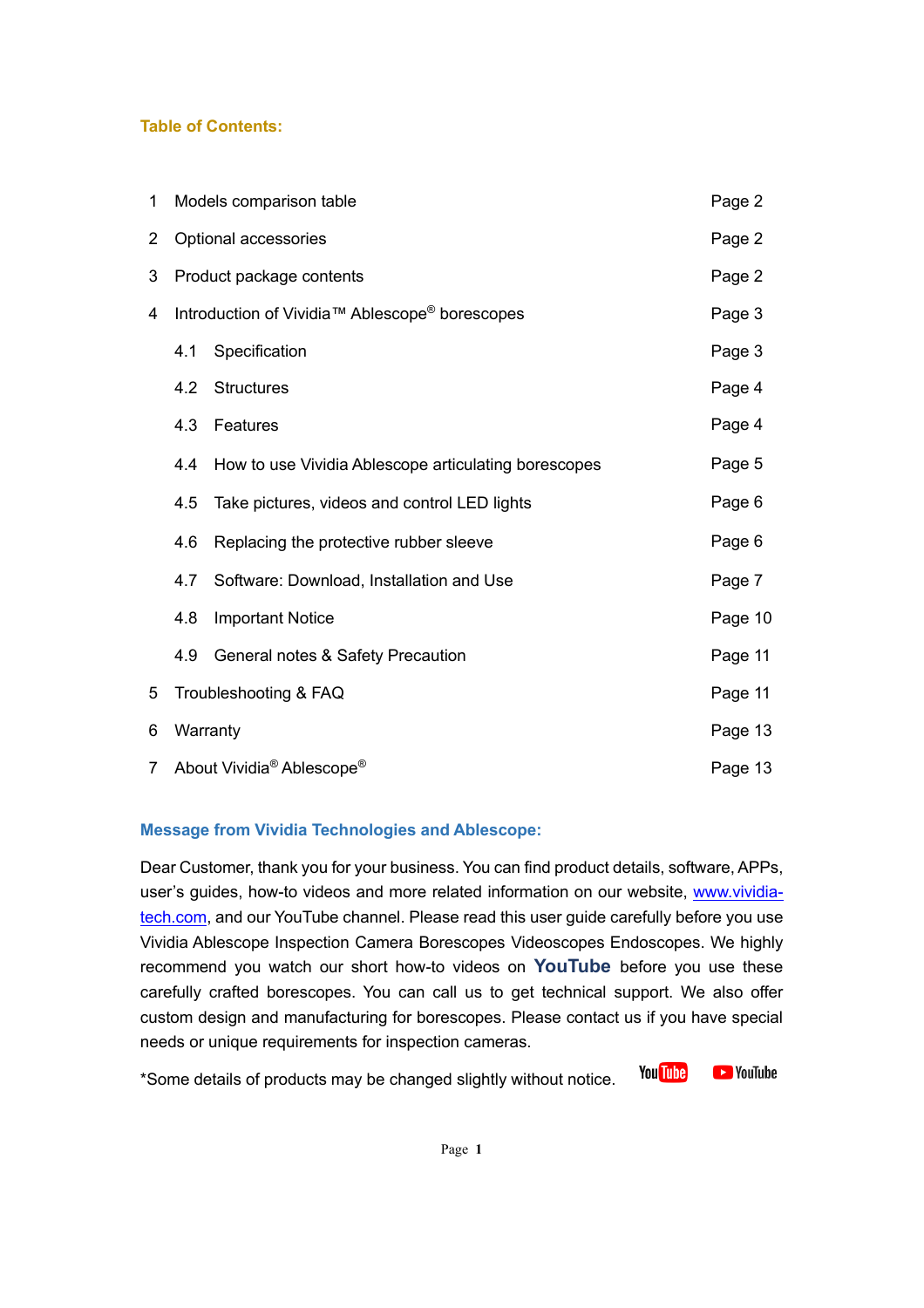## **1. Vividia™ Ablescope® Models: Comparison Table**

There are total 6 models for Vividia Ablescope USB digital articulating borescope inspection cameras. We can also make custom borescopes based on our technologies. If you need different length, different focus range or different tube/cable materials.

| <b>Models</b>    | <b>Cable Cam</b>          | <b>Moldable</b> | Tube<br>Length | <b>Resolution</b><br>(CMOS) | <b>Probe</b><br><b>Diameter</b> | # of LED<br>lights |
|------------------|---------------------------|-----------------|----------------|-----------------------------|---------------------------------|--------------------|
| <b>VA-400</b>    | Rigid<br><b>Stainless</b> | <b>No</b>       | 40 cm          | 640 x 480                   | 8.5 mm                          | 6                  |
| <b>VA-800</b>    | <b>Flexible</b>           | <b>No</b>       | 80 cm          | 640 x 480                   | $8.5 \text{ mm}$                | 6                  |
| <b>VA-920</b>    | Semi-Rigid                | Yes             | 35 cm          | 640 x 480                   | 8.5 mm                          | $6\phantom{1}$     |
| <b>VA-980</b>    | Semi-Rigid                | Yes             | 80 cm          | 640 x 480                   | 8.5 mm                          | 6                  |
| <b>VA-9150</b>   | Semi-Rigid                | Yes             | 150 cm         | 640 x 480                   | $8.5 \text{ mm}$                | 6                  |
| <b>UV-400</b>    | Rigid                     | No              | 40 cm          | 640 x 480                   | $12 \text{ mm}$                 | UV/white           |
| <b>VA-680 HD</b> | Semi-Rigid                | Yes             | 80 cm          | 1920 x 1080                 | 8.5 mm                          | 6                  |

#### **2. Optional Accessories:**

- a) **Wi-Fi Box (model: VA-B2 AirBox):** With VA-B2 wifi AirBox, one can connect Vividia Ablescope borescopes to iPhones, iPads, Android phones and tablets wirelessly through WiFi connection. The free APP "AirBox" is provided to preview and take pictures and videos. "AirBox" app can be downloaded from app store and play store.
- b) **Android Tablet (Model: VA-T7):** Vividia VA-T7 Android Tablet can connect to Vividia Ablescope borescopes and other USB digital microscopes through OTG cable (included in a package). APPs are available for free download online or Google "Play Store".
- c) **Windows Tablet (Model: VA-T8):** Vividia VA-T8 Windows Tablet is a Windows 10 tablet. It can be connected to Vividia borescopes or microscopes through OTG cable. Vividia VA-T8 tablet is water-proof, rugged heavy-duty industrial tablet.
- d) **Protective Rubber Sleeve Changing Tool (Model: VA-C1):** This tube tool is very useful if you need to change the worn or dirty protective sleeve for protecting the articulating assembly. Watch our how-to videos on YouTube "Vividia ablescope".

## **3. Package Contents:**

Borescope; OTG cable; Protective rubber sleeve changing tube; 5 pcs silicone rubber sleeves; user manual; Aluminum or hard plastic case or cardboard box.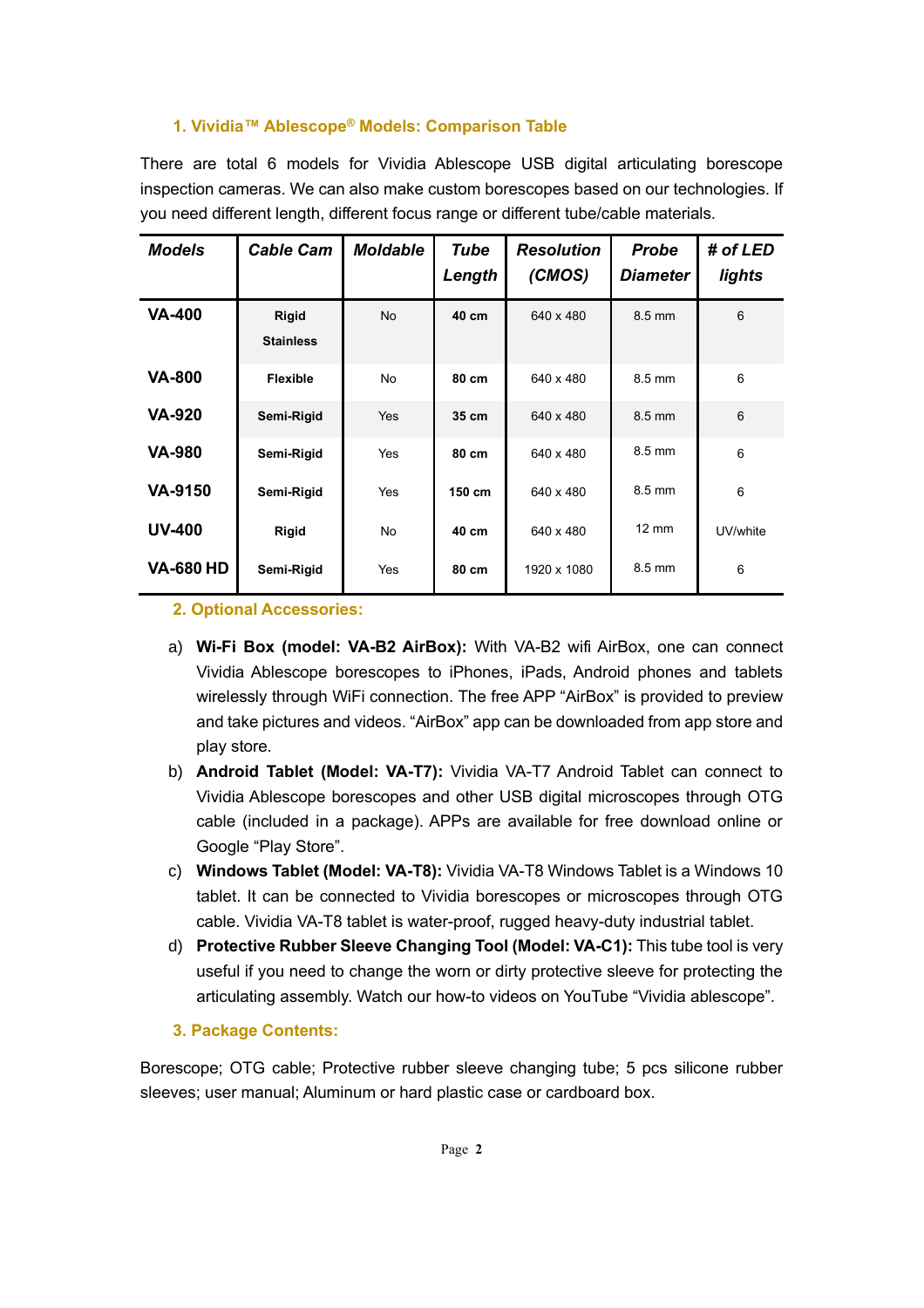#### **4. Introduction of Vividia® Ablescope® Digital Articulating Borescopes**

**Vividia®** Ablescope® USB Digital Articulating Borescope Inspection Camera Videoscopes are designed for visual inspection jobs where the area to be inspected is inaccessible by other means. The borescope uses a miniature video camera at the end of long tube. The end of the probe camera has bright white LED lights which makes it possible to get a very clear view, take good quality photos or capture videos deep within equipment, engines, cylinders or other dark inside spaces.

There are many applications for Vividia® Ablescope borescope inspection cameras. Here are some of them:

- Aviation airplane engine maintenance/inspection
- Gas cylinder/tank inspection
- Tube and pipe inspection
- Air conditioner and vacuum systems inspection
- Safer and locker inspection
- Instrument, mechanical and equipment repairs
- Automotive, boat, truck, motorcycle engine inspection
- Music instrument inspection and repair, like violin, cello, piano, horn etc.
- Electronics and electric equipment inspection and repairs

## **4.1 Specifications\***

| 1. Sensor:                                                     | high-quality CMOS sensor                     |
|----------------------------------------------------------------|----------------------------------------------|
| 2. Resolution:                                                 | 640X480 (1920 x 1080 for <b>VA-680 HD)</b>   |
| 3. Interface:                                                  | <b>USB2.0.</b>                               |
| 4. Frame rate:                                                 | 30 frames/sec (CIF and VGA).                 |
| 5. Focal distance:                                             | 40mm - 400mm                                 |
| 6. Optical lens view angle:                                    | $60^\circ$                                   |
| 7. Photo format:                                               | <b>JPG</b>                                   |
| 8. Video format:                                               | <b>AVI</b>                                   |
| 9. High brightness LED:                                        | 6 pcs, white color (UV-400: white/UV lights) |
| 10. Brightness at 20cm distance: $\sim$ 200 lumens, adjustable |                                              |
| 11. Diameter of insertion:                                     | 8.5mm max.                                   |
| 12. Length of tube:                                            | from 350mm to 1500mm depending on models     |
| 13 Articulation bendable angle:                                | one way 0° to 180° adjustable                |
| 14. Angle locker:                                              | can be locked/unlocked at any angle          |
| 15. Articulation bendable radius: 30mm                         |                                              |
| 16. Water Proof:                                               | <b>IP65</b>                                  |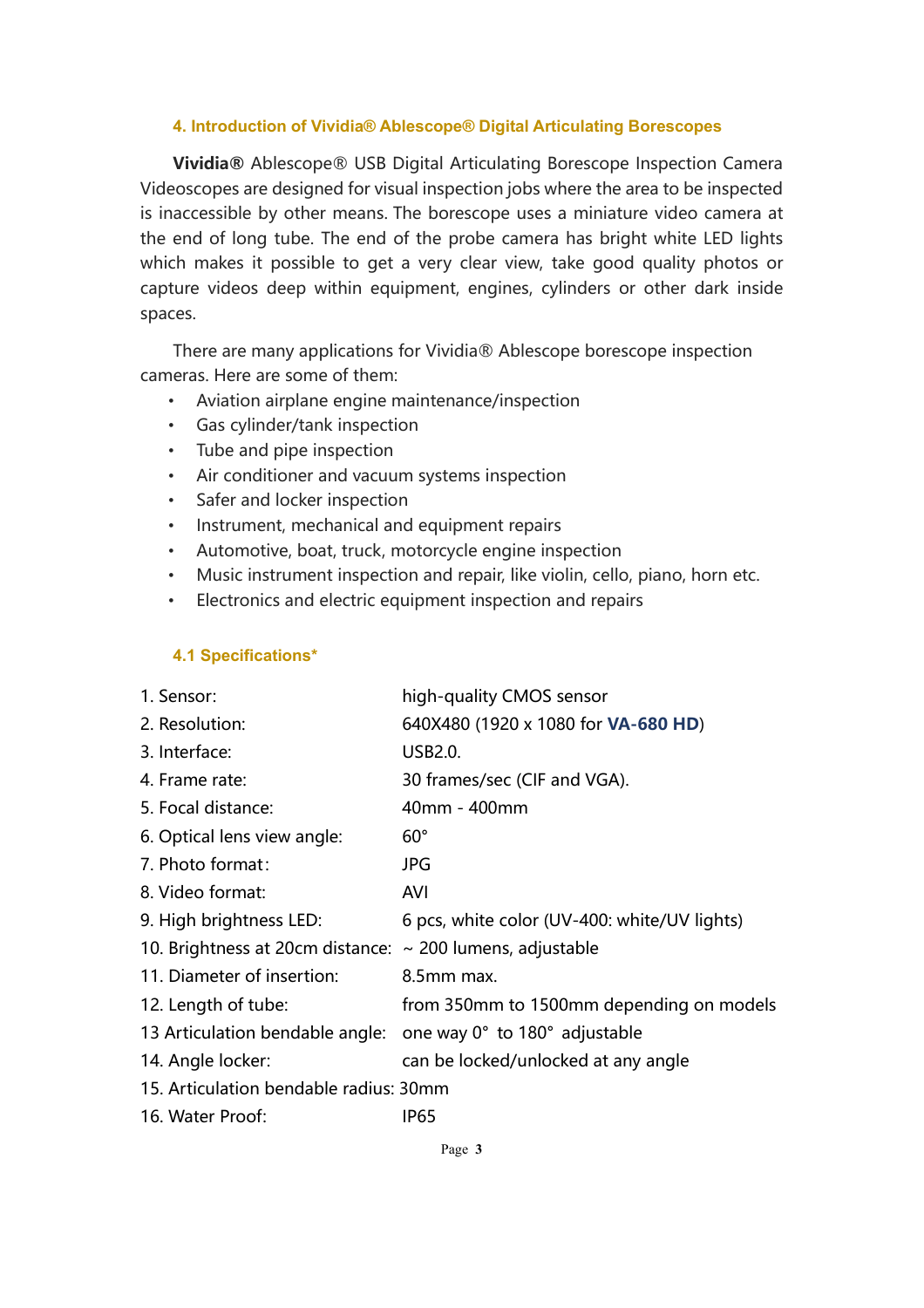16. Working temperature: 0° to 60° 17. Storage temperature: 0° to 60° 18. Works with systems: Windows XP, 7, 8, 10 and MAC, plug & play, Android; (iOS like iPad/iPhone with VA-B2 WiFi Box) 19. Connecting to Android: Yes, through OTG cable or VA-B2 WiFi Airbox 20. Connecting to iPad/iPhone: Yes, through WiFi Airbox

# **4.2 Structure of Vividia Ablescope Articulating Borescopes**

The structure is illustrated with Model VA-400 Rigid. The other models have the similar structure, the differences are the cables (flexible or semi-rigid) and their length.



# **4.3 Features of Vividia Ablescope Digital Articulating Borescopes**

- 1. Articulation bendable angle: 0° to 180° adjustable continuously
- 2. Very easy operation by one hand hold and just pushing down the release button by bending the thumb to adjust the articulation angle
- 3. The articulation angle can be locked/unlocked at any degree by open/close the locker



Page **4**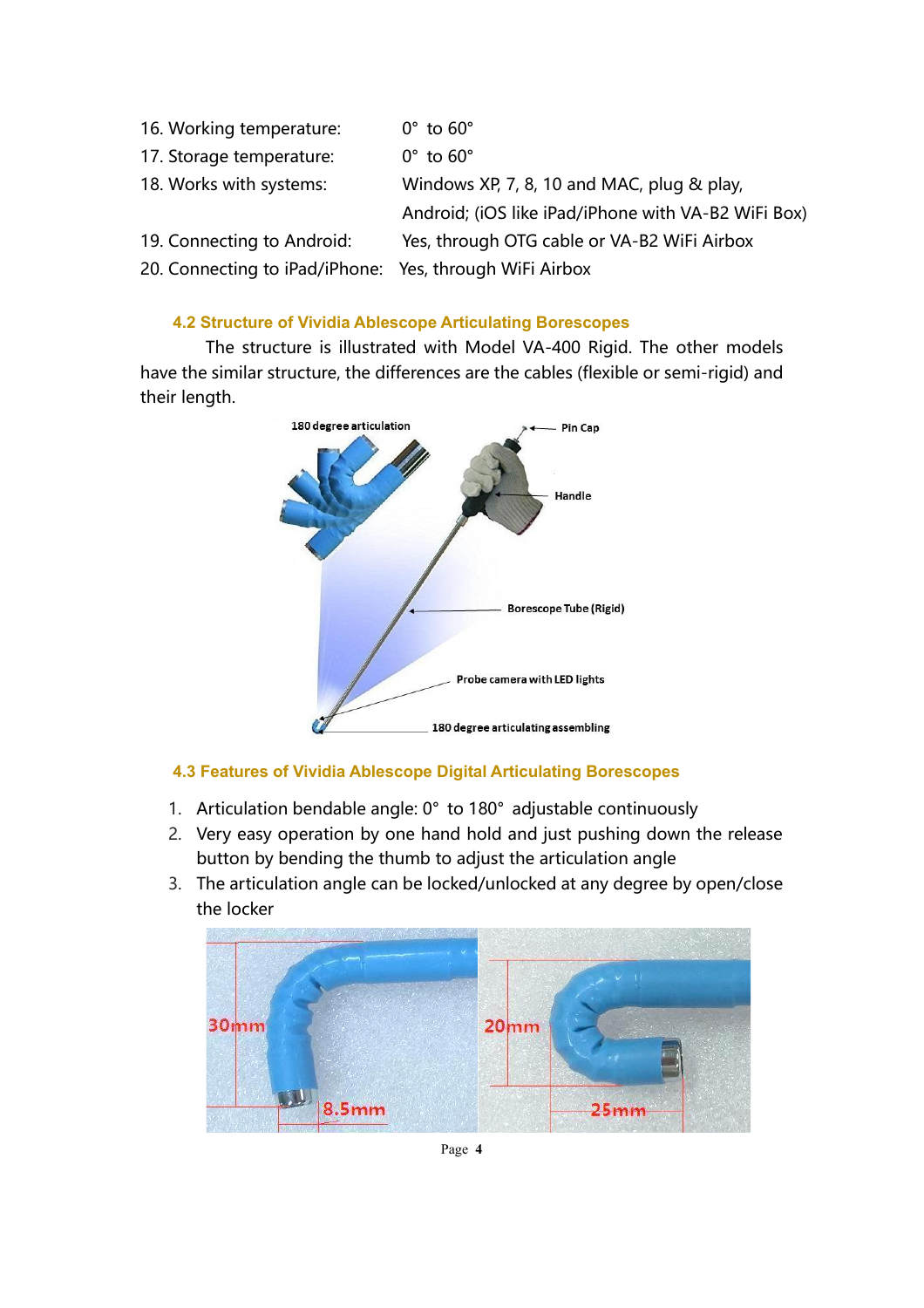4. Very small bending radius



- 5. High brightness LED illumination
- 6. Long depth of field from 40mm to 4000mm
- 7. Work with: Windows XP, 7, 8, 10 and MAC, plug & play
- 8. Connect to Android devices through OTG cable
- 9. With Wi-Fi box (model: VA-B2), one can connect the borescopes to iPhone, iPad, Android devices.

# **4.4 Bendable Articulation Operations**

Watch our how-to videos on YouTube by searching "Vividia Ablescope"

- 1. How to bend the articulation see right photo: The release button and the locker are worked together. Just push down the release button by the thumb to bend the articulation to a proper angle from 0° to the 180° back and forth.
- 2. How to lock the articulation angle, (**Note:** we have improved borescope design and removed locking functions to avoid unnecessary damages).
- 3. Portrait of the image: The direction of the USB cable indicates the portrait position of the image



4. At the end of the borescope there are 6 high light white LED around the lens to provide illumination. To adjust the light user can turn the wheel on the dimmer on USB cable. The LED lights will be hot after a while. Please do not touch the camera end by fingers.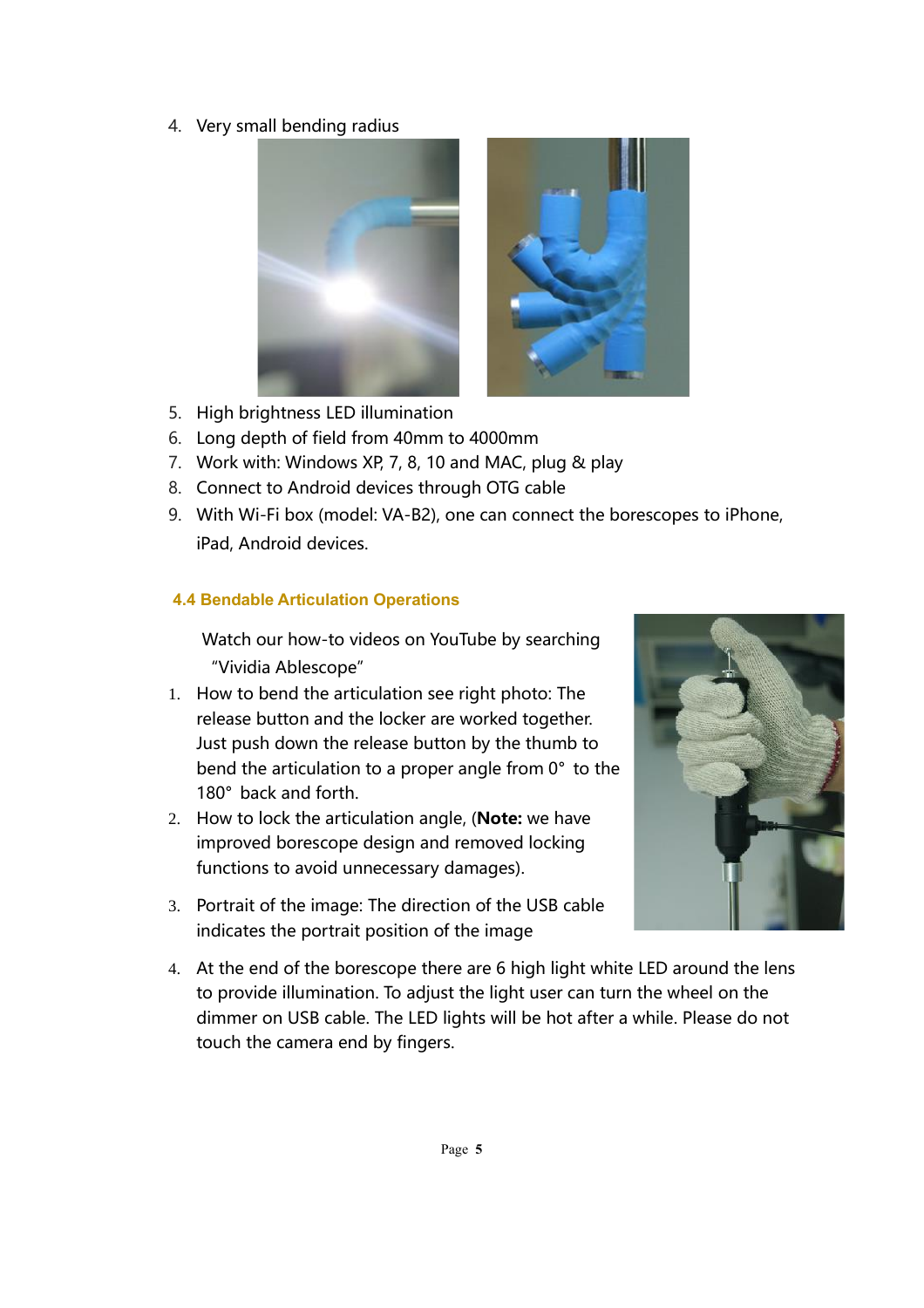#### **4.5 Take pictures, videos and control the LED lights brightness**

After connecting a Vividia Ablescope Borescope to a PC or suitable Android or Windows tablet, you can pre-view videos and do inspection. The brightness of 6 LED lights is controlled by turning the LED wheel dimmer on the control unit installed on USB cable. One can take pictures either by using software/APP or by pressing the snap button on the control unit. One needs to use software or APP to record videos.



## **4.6 Replacing worn protective rubber sleeve with the tube changing tool**

The worn or dirty protective rubber sleeve for the articulating assembling could be replaced easily with the metal tube changing tool. You can watch our video on YouTube by search "Vividia Ablescope Sleeve". Here is how-to stepby-step:

| <b>STEPS</b>   | <b>PHOTOS</b> | <b>DESCRIPTION</b>                                                         |
|----------------|---------------|----------------------------------------------------------------------------|
|                |               | Remove the worn or dirty protective rubber<br>sleeve from borescope        |
| $\overline{2}$ |               | Take out one new rubber sleeve and get the<br>changing tool ready          |
| 3              |               | Insert a new rubber sleeve onto the small end<br>of the tube changing tool |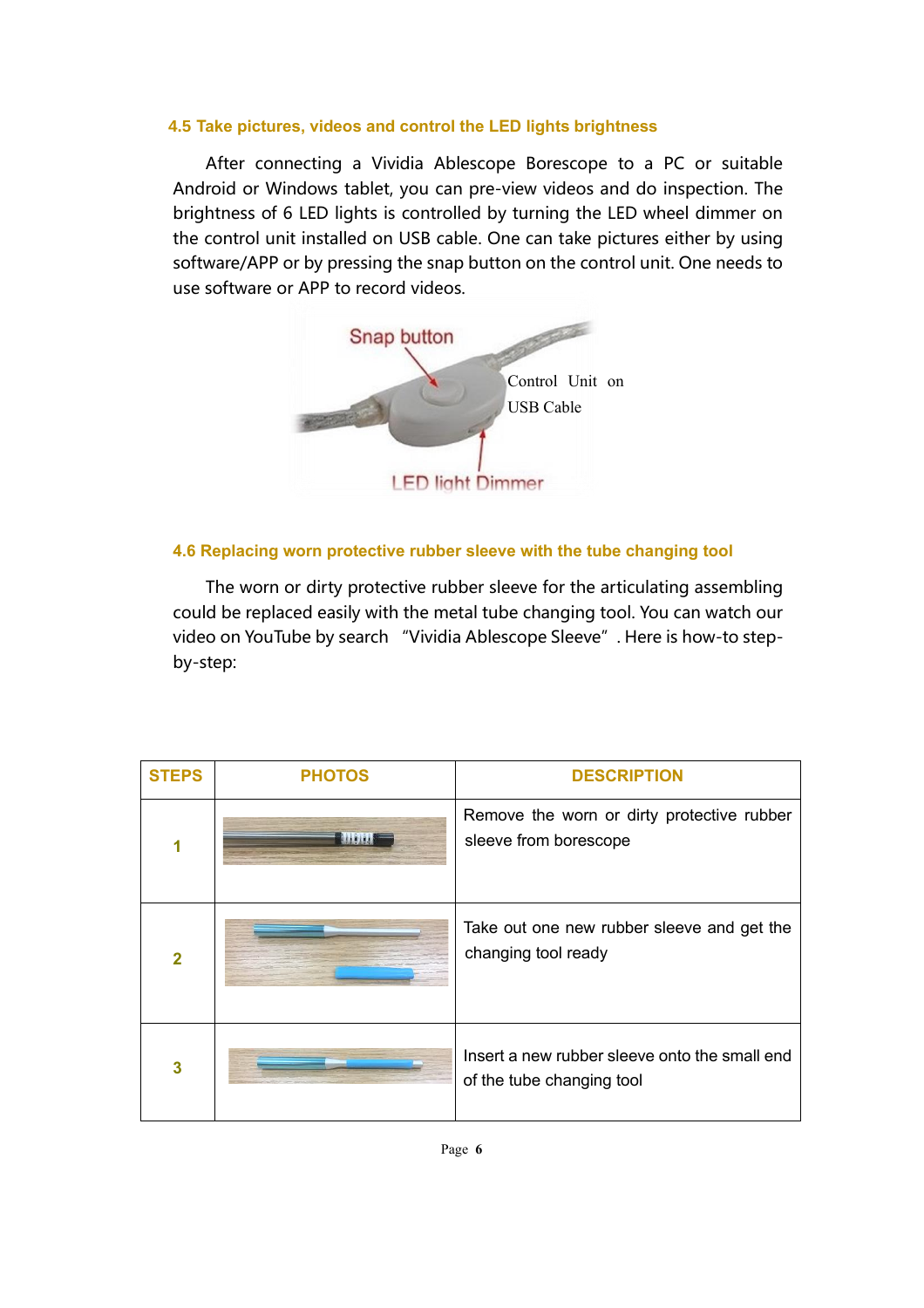| 4 | Roll up the rubber sleeve on the tube                                                                               |
|---|---------------------------------------------------------------------------------------------------------------------|
| 5 | Roll the rubber sleeve to the larger end of the<br>tool                                                             |
| 6 | Place the larger end of the tube onto the end<br>of Vividia Ablescope camera probe                                  |
| 7 | Roll the rubber sleeve to the upside of the<br>articulating assembly and take away the<br>changing tool             |
| 8 | Roll the rubber sleeve over the articulation<br>assembly and pass to the other side of the<br>articulating assembly |

## **4.7 Software download, Installation, and Use**

Vividia™ Ablescope® USB Articulating Borescopes can be used on Windows, Mac, Linux computers, also can be used on Android devices through OTG connection.

# **4.7.1 For Windows (XP/Vista/7/8/10) Users:**

Visit our web pages, [www.vividia-tech.com;](http://www.vividia-tech.com/) and/or [www.oasisscientific.com](http://www.oasisscientific.com/) to download the software and menu: Many other USB camera software can be used.

| App software for PC: | Vividia Ablescope (with measurement), Digital viewer  |
|----------------------|-------------------------------------------------------|
| Menu:                | Quick use quide of ehe1.exe or oasis.exe              |
| Menu:                | User Guide Vividia™ Ablescope® Articulating Borescope |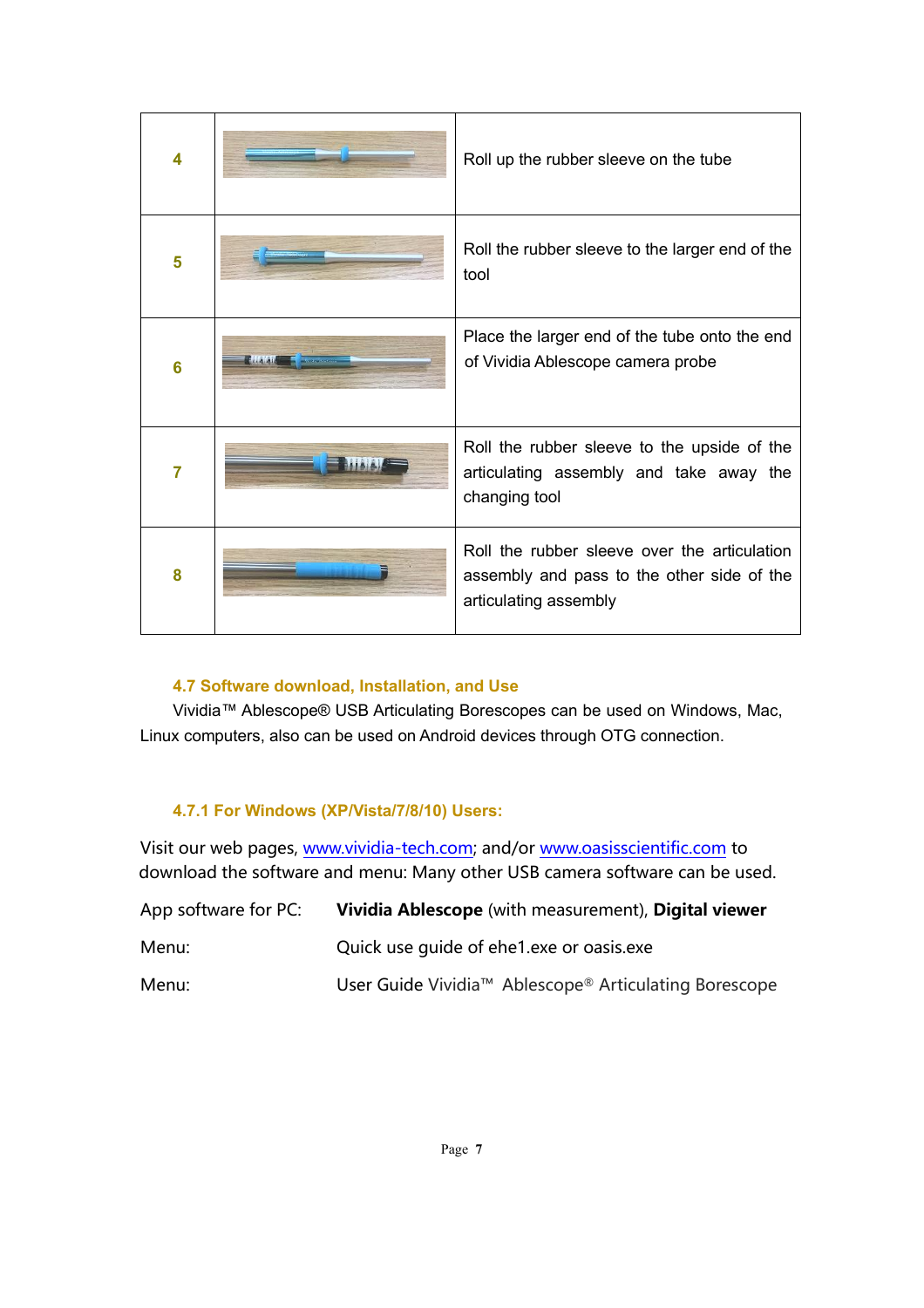Note: Vividia Ablescope Borescopes are UVC cameras and can be used by many other software of UVC digital cameras

# **4.7.2 For Mac Users:**

You can use **Photo Booth** or other Mac USB webcam software, such as "**digital viewer**" for Mac, "**miXscope**" (free to try). Find more information from our website [www.vividia-tech.com](http://www.vividia-tech.com/) and [www.oasisscientific.com](http://www.oasisscientific.com/) to download related software.

**4.7.3 APPs for Android devices connected with OTG cable:**

Download and install **OTG View**, **CameraFi,** or **UsbWebCamera,** or **MScopes for USB Camera / Webcam** from Google Play Store or [www.pureapk.com.](http://www.pureapk.com/)

Note: Some new models of Android phones need **MScopes app**.

Menu: Connecting to Android Devices through OTG Cable



# **4.7.4 For iPad, iPhone and Android phones and tablets users through WiFi AirBox (Sold separately, B2 AirBox WiFi Converter)**

Download and install "**AirBox -Vividia Ablescope**" from Apple's APP Store. For Android devices, download the same APP from Google Play Store or our website [www.vividia-tech.com](http://www.vividia-tech.com/) and [www.oasisscientific.com.](http://www.oasisscientific.com/)

**Quick Guide of software ehe1.exe and oasis.exe:** 

# **For Windows users**:

1, Plug in the borescope into the USB port

2, Download the software ehe1.exe from our web page: [www.vividia-tech.com](http://www.vividia-tech.com/) or [www.oasisscientific.com.](http://www.oasisscientific.com/)

3, Double click on the icon of ehe1.exe to open the image windows

 If the image came from your built-in camera, please click on the devices in the navigation bar and then click on the USB camera to change image to the borescope 4, Quick use of the function keys:

| <b>KFY</b>       | <b>FUNCTION</b>       |
|------------------|-----------------------|
| <b>SPACE BAR</b> | <b>IMAGE FREEZE</b>   |
| <b>RETURN</b>    | <b>SNAP</b>           |
| ↑&↓              | ZOOM IN / OUT         |
| F5               | DELAY 10 SECONDS SNAP |

## **For Mac users**:

Users may use the **Photo Booth** to observe the image.

Page **8**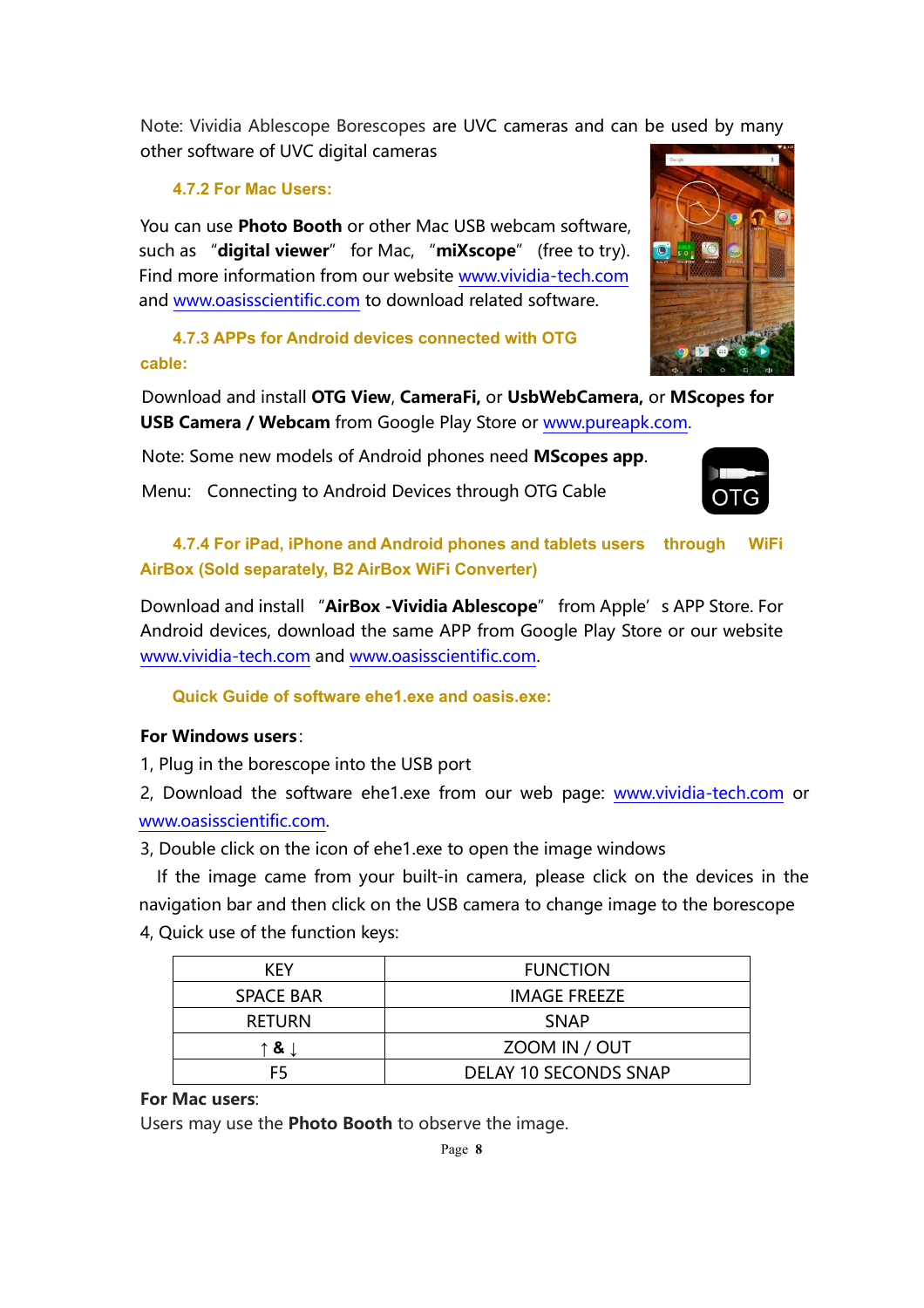If the image came from your built-in camera, please click on the cameras in the navigation bar and then click on the USB camera to change image to the borescope One can also download "**Digital Viewer**" from our websites.





**Connect Android devices through OTG cable:**

Please visit our website: [www.vividia-tech.com](http://www.vividia-tech.com/) and [www.oasisscientific.com.](http://www.oasisscientific.com/)

To download below APP and user guide:

- 1, App: OTG View, ablescope.apk; Camerafi, MScopes
- 2, Menu: Menu: Connecting to Android



Using an OTG cable provided to connect on Android devices and follow the instruction from the screen. **Note:** Not all Android devices can work with our products. And we can't guarantee the performance too. AbleScope.apk is mainly developed for the Android devices that carrying Qualcomm chips as the CPU in the smart phones and tablets.

# **Connect iPad iPhone through WiFi AirBox:**

**Vividia Ablescope VA-B2 AirBox WiFi Converter** for iPads and iPhones is designed for customers who want to use our Vividia™ Ablescope® articulating borescopes (Models: VA-400, UV-400, VA-800, VA-920, VA-980 and VA-9150) and microscopes (Model: V1-PS, V2, and V2-S) with their iPhone and or iPad. It works with UVC (USB Video Camera) that has MJPEG format output. **VA-B2 AirBox** convert the USB camera signals into a WiFi hot point, and iPad, iPhone or Android devices with WiFi functions can connect to and one can use our free APPs (AirBox -Vividia Ablescope) to see preview live images, take pictures and record videos.

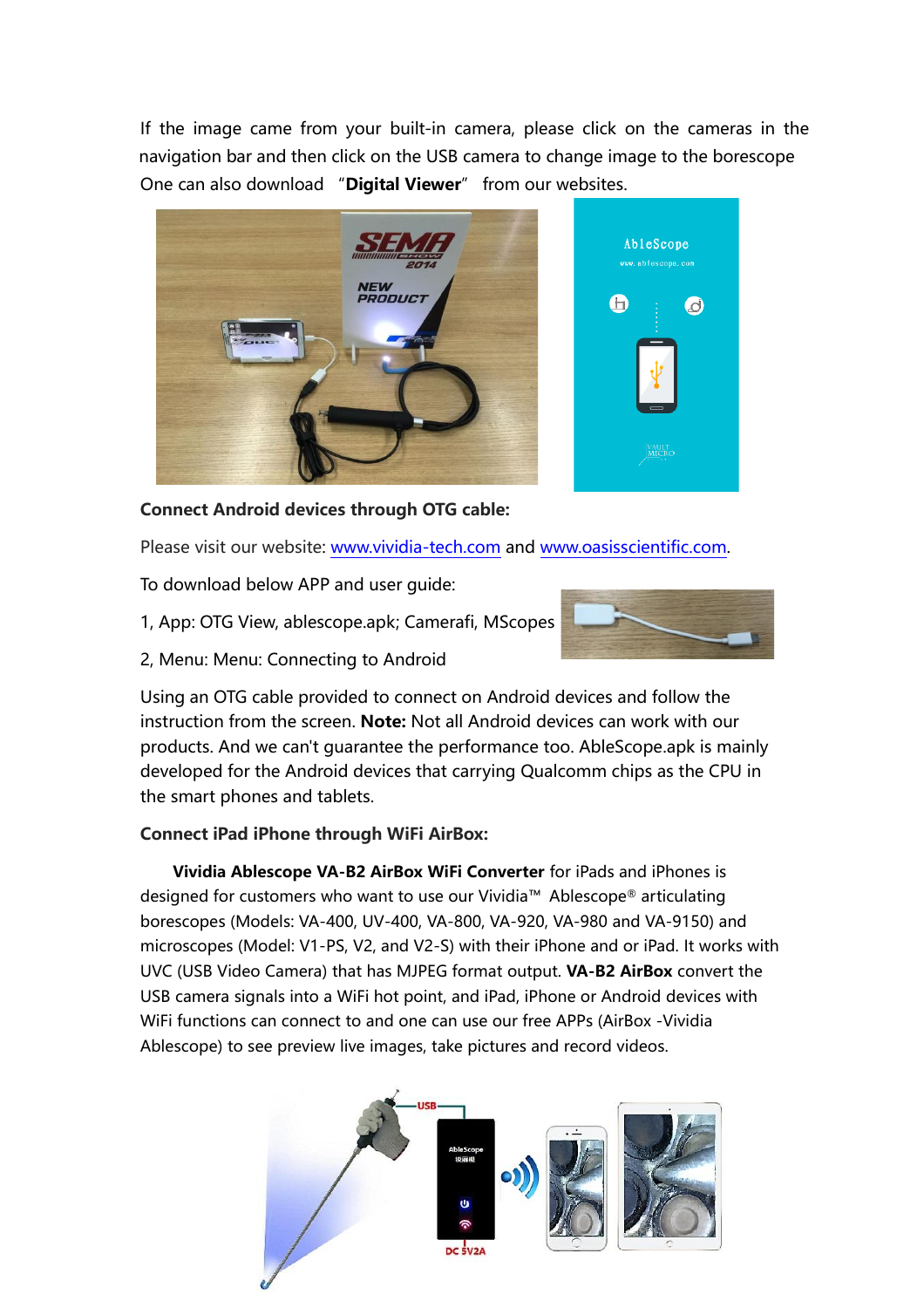The Apps for **Vividia™ VA-B2 WiFi AirBox**:First download our APP and install on your devices:

| <b>Devices</b> | <b>App Name</b>                   | <b>Download Address</b> |
|----------------|-----------------------------------|-------------------------|
| Android        | <b>AirBox.apk</b>                 | Google Play Store       |
| iPhone, iPad   | <b>AirBox - Vividia AbleScope</b> | Apple App Store         |

Menu: User Guide for Vivida Ablescope VA-B2 WiFi Airbox

## **4.8 Very Important Notice**

Warning: Please do not bend the camera tip by force.

When a user finishes inspection and take the bended borescope out from a small opening, user needs to make sure the articulation part is at the straight position. DO NOT take the scope out by force and it would damage the articulation assembly. Product quality warranty will not cover the damages caused by misuse, abuse and impropriate use. You can watch the application video on YouTube, search "Vividia Ablescope".



## **4.9 General Notes & Safety Precaution**

1. The borescope should be used under  $60^{\circ}$ C (140 $^{\circ}$ F). High temperature can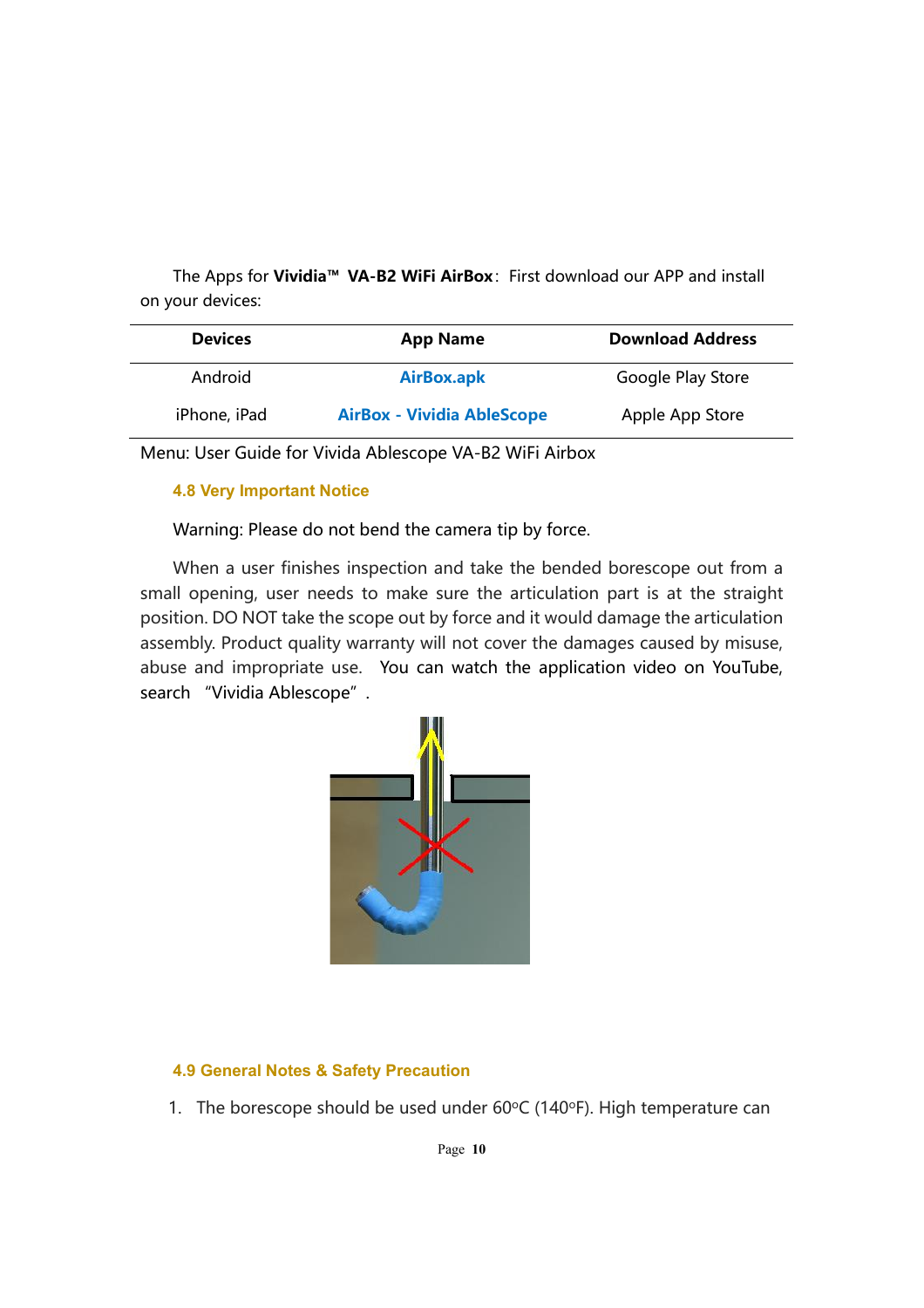increase video noise, even damage the camera sensors and electronics.

- 2. Do not immerse the cable camera in oils, water, gasoline or other fluids.
- 3. Pull out the borescope slowly and carefully, remember to unlock the cable camera first. Brunt force can break the bending camera.
- 4. Clean the lens with clean soft fabric and/or Q-tips with alcohol. Dirty lens glass can greatly affect image quality.
- 5. Caution: Never use force to bend the articulating camera. Unlock the articulating camera by pressing the locking wheel and turn clockwise.
- 6. Use high quality OTG cable and USB extension cable when needed. And make sure the connection is tight and secure. This will affect the image quality.
- 7. A phone/tablet case could affect OTG cable connection in some cases. Please remove the case if needed.
- 8. Do not disassemble the borescope, especially the camera, articulation assembly and handle.
- 9. Avoid moisty environment, temperature shock and extreme temperatures. Dry surroundings help the life of the products.
- 10. Avoid dropping, violent vibrations, strong collision or distortion.
- 11. Keep the device away from chemicals, explosive substances, and fire hazards.

## **5. Troubleshooting & FAQ**

#### **Question 1: "The borescope is stuck; I cannot bend the camera. What should I do?"**

Answer: Please do not use force to bend or articulate the camera. You simply need to unlocking the camera probe by pressing down the locking wheel under the shutter release cable pin can. Watch our YouTube videos on this by search "Vividia Ablescope" on YouTube website.

## **Question 2: "What software should I use with Windows system (Windows 7/8/10 etc.)?"**

Answer: For Windows system, we have free software "ehe1.exe" or "oasis.exe". You can download the software from our website, [www.vividia-tech.com.](http://www.vividia-tech.com/) You can also use other free USB webcam software, like "Digital Viewer", "Smart Camera" etc. You can find more information from [www.oasisscientific.com/downloads.](http://www.oasisscientific.com/downloads)

#### **Question 3: "Can I use Vividia Ablescope borescopes in water, oil or gasoline?"**

Answer: No. The Vividia Ablescope borescopes are not designed to be immersed in water, oil, gasoline or other liquids or mixtures of fluids. The camera could be damaged.

#### **Question 4: "Can I use Vividia Ablescope Borescopes for high temperature applications?"**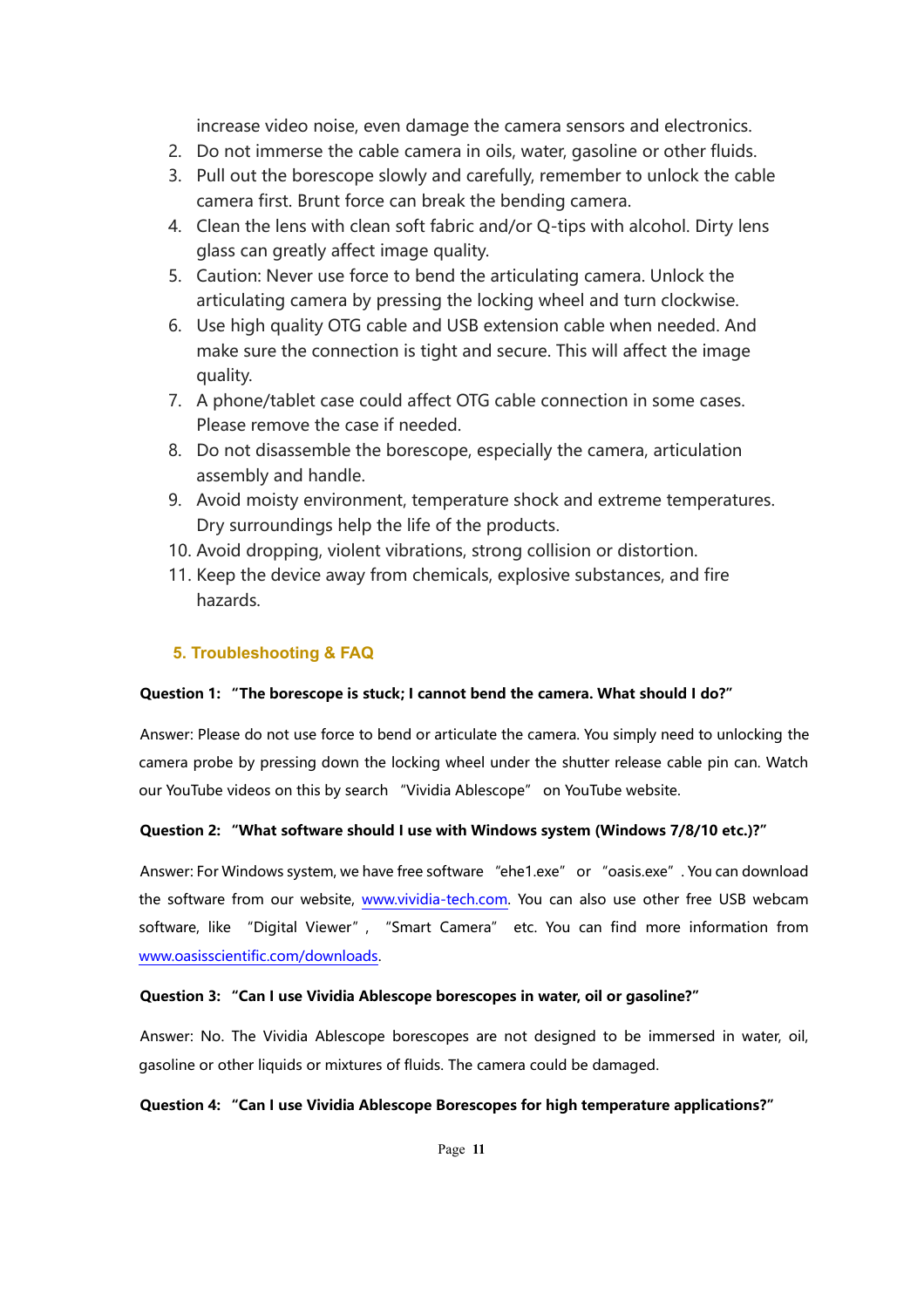Answer: The working temperature of Vividia Ablescope borescopes is from 0°C to 60°C. Please do not use the borescope to hot engines or other high temperature environments. The high temperature can increase video noise, and damage the camera sensor and electronics.

# **Question 5: "Is my Android phone or tablet compatible with Vividia Ablescope borescopes through OTG cable connection?"**

Answer: Not all Android phones and tablets can be used with Vividia Ablescope borescopes with OTG cable connection. You can find a list of compatible and non-compatible devices on our website [www.vividia-tech.com.](http://www.vividia-tech.com/) (We cannot guarantee the Android devices will work with our borescopes since they are many models, and each model can have internal changes very quickly by manufacturers. We found that many cheap small tablets do not work with USB borescopes due to lacking of OTG video function). We can guarantee that the Phone and Tablets (**Model VA-T6** and **VA-T8**) we supply will work with Vividia Ablescope borescopes. With WiFi box (Model: **VA-B2**), you can connect Vividia Ablescope borescopes to more smart phones and tablets, including both Android and iOS (iPhones, iPads) systems.

#### **Question 6: "Can I use Vividia Ablescope borescopes with my iPhone and iPad?"**

Answer: No and yes. One cannot directly connect Vividia Ablescope Inspection Cameras to an iPhone or iPad through a cable. But with our WiFi box (Model: **VA-B2 AirBox**), you can link Vividia Ablescope borescopes to iOS devices, like iPhones and iPad. You need to download free APP "AirBox" from Apple's app store. Visit our website [www.vividia-tech](http://www.vividia-tech/) to find out details. One potential issue with WiFi connection is that the video data transfer rate is limited depending on the wireless environments, which may cause slow video refresh rate.

#### **Question 7: "Can I zoom in on my subject?"**

Answer: Depending on the software or APPs you use, you can digitally zoom in. There is no optical zoom for Vividia Ablescope borescopes. Usually when you move borescope close to an abject, you will see larger and clearer image in certain focus range.

#### **Question 8: "How do I clean my scope?"**

Answer: Use clean and soft fabric with alcohol or lens cleaning fluid. The protective rubber sleeve can be changed if it is dirty or broken.

#### **Question 9: "Does this work on Amazon Kindle Fire or other types of non-Android tablets?"**

Answer: Vividia Ablescope borescopes do not work on Amazon Kindle Fire. Borescopes work on Windows tablets. Please visit our website, [www.vividia-tech.com,](http://www.vividia-tech.com/) for more information.